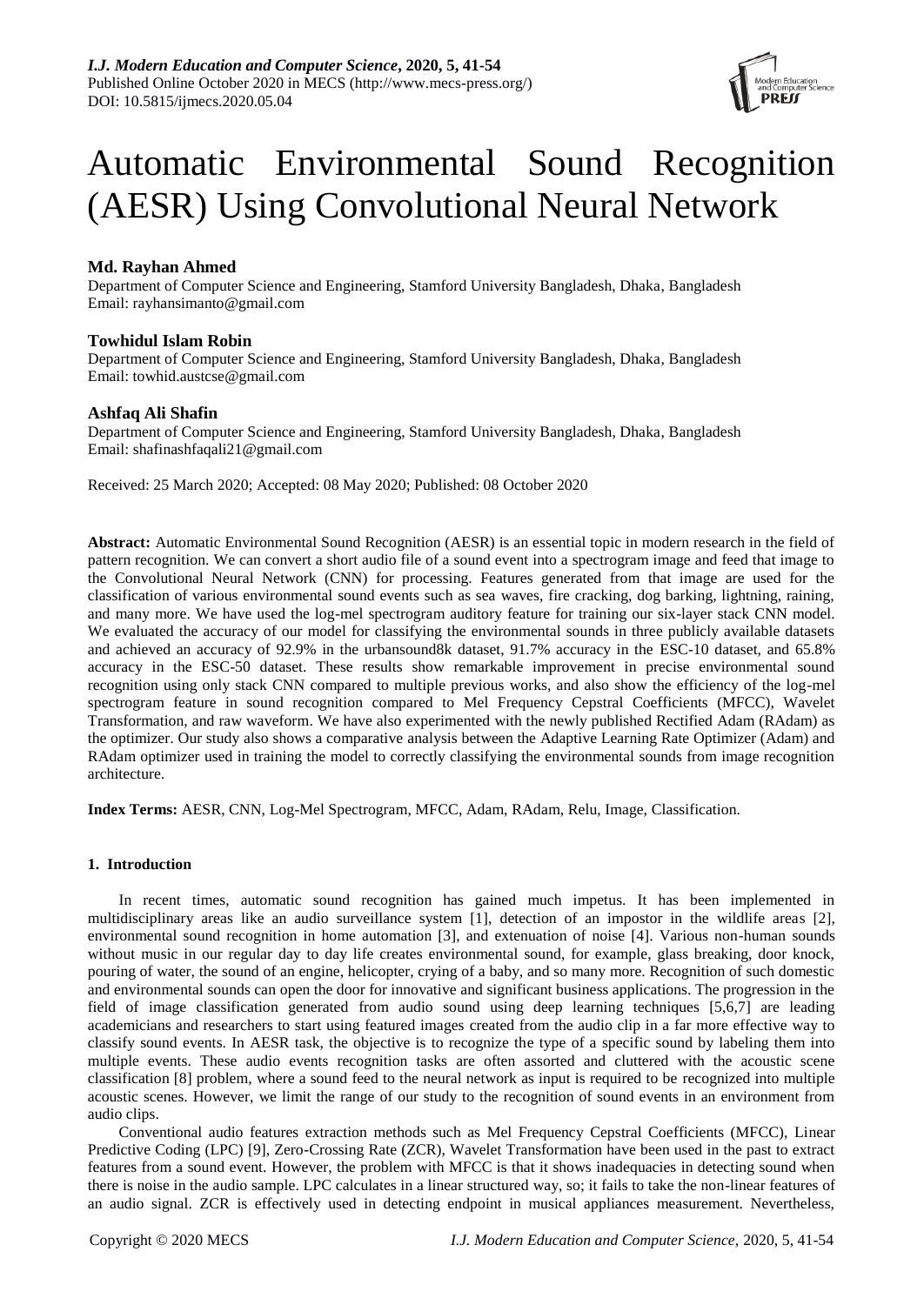Measurement is functional only on longer fragments of the signal since small chunks might have just a few zero crossings or none at all. However, recent research suggests that Log-Mel Spectrogram (LMS) feature works better in detecting an environmental sound event. Last few years, Deep Neural Network (DNN) has made great success in automatic speech recognition and music information retrieval.

The Log-Mel Spectrogram (LMS) feature of an audio signal is considered as one of the most robust features for sound classification [10]. LMS is calculated for each frame of an auditory sample. Then a map is generated by forming the features of each frame along the time axis. CNN can be used to learn hidden patterns through a large amount of training data. Applying CNN to detecting environmental sound has gained an essential improvement by exploring logmel spectrogram features.

Classification of sound from a featured image is one of the most trending topics in modern research. Orthodox machine learning algorithms such as Support Vector Machine (SVM), K Nearest Neighbor (KNN) & Gaussian Mixture Model (GMM) are already applied to detect and classify audio sound [11, 12].

There exists an exploration gap that concerns the competence of DNNs that was designed to identify objects when it comes to detecting a sound event based on spectrogram images. Our goal in this study is to improve the accuracy of detecting environmental sounds by proposing LMS based stack CNN model and hyper tuning the model with two types of padding in the CNN architecture and also make a comparative analysis of the model's performance by using Adam and Rectified Adam (RAdam) as the optimizer.

The remaining article is organized as follows. Section II describes the related work in AESR. In section III, we provide a brief depiction of the datasets used. Section IV presents the methodology and the network architecture of our study. In Section V, we describe the results of our experiments and the comparison of our results with other studies. Finally, we conclude our study and discuss real-world aspects of AESR in section VI.

## **2. Literature Review**

With the advancement of Deep Convolutional Neural Network and its efficient use in computer vision, speech recognition, language modeling, and other related areas, it is proven that CNN based architecture outclasses the conventional methods in various classification tasks. Hence, they have been applied in the automatic sound event recognition task in recent years.

Piczak [13] evaluated the outcome of CNN based model in the AESR task by training on segmented spectrograms. He extracted log-mel features of each frame as an audio feature in a two-layer CNN model with max-pooling and two fully connected layers and achieved state of the art performance compared with the traditional methods.

Salamon & Bello [14] proposed a CNN model that contains three convolutional layers and one fully connected layer by using the log-mel feature as the two-channel input as well as augmenting data by pitch-shifting, time-stretching, dynamic range compression, and added background noise to the audio clips to increase the variety of data to train the model more efficiently. Their model improved the accuracy of classification by six percent on the urbansound8k dataset compared to Ref. [13].

CNN models like AlexNet and GoogleNet [15] initially developed for image recognition tasks has been exploited in many research works with state of the art outcome in environmental sound recognition.

Authors in Ref. [16], extracted the LMS, MFCC, and Cross Recurrence Plot (CRP) feature set from the sound clips and concatenated as a three-channel input to train the AlexNet and GoogleNet models with outstanding results in detecting environmental sound events.

In multiple research, raw waveforms were used to achieve the automatic learning of features in AESR [17, 18]. It is a combination of CNN that is used for extracting features from sound clips and Recurrent Neural Networks (RNN) for progressive aggregation of the features extracted using CNN. However, the results of the classification were unsatisfactory compared to the LMS feature.

Authors in Ref. [19], have developed a deeper classification network based on EnvNet, also referred to as EnvNetv2, and achieved competitive performances using between class (BC) learning method. They generated the BC sounds by combining sounds from two diverse classes with a random ratio and trained their model with that.

Authors in Ref. [20], have proposed a network with dilated convolutional filters (enlarged filters) to gain more contextual information and more particular high-level features than traditional CNN architecture and experimented with their model with multiple activation functions to see which performed better in terms of classifying a specific sound event. According to their study, LeakyRelu achieved better accuracy than other activation functions with 81.9% accuracy in the urbansound8k dataset.

Uzkent, Barkana & Cevikalp in Ref. [21] introduced a new 2-D feature set based on Pitch Range (PR) of environmental sound, and an autocorrelation function used in the feature extracting method using Support Vector Machine (SVM). SVM classifier using the Gaussian kernel provided the highest accuracy of 85.6% in detecting nonspeech environmental sound among the classifiers they have used.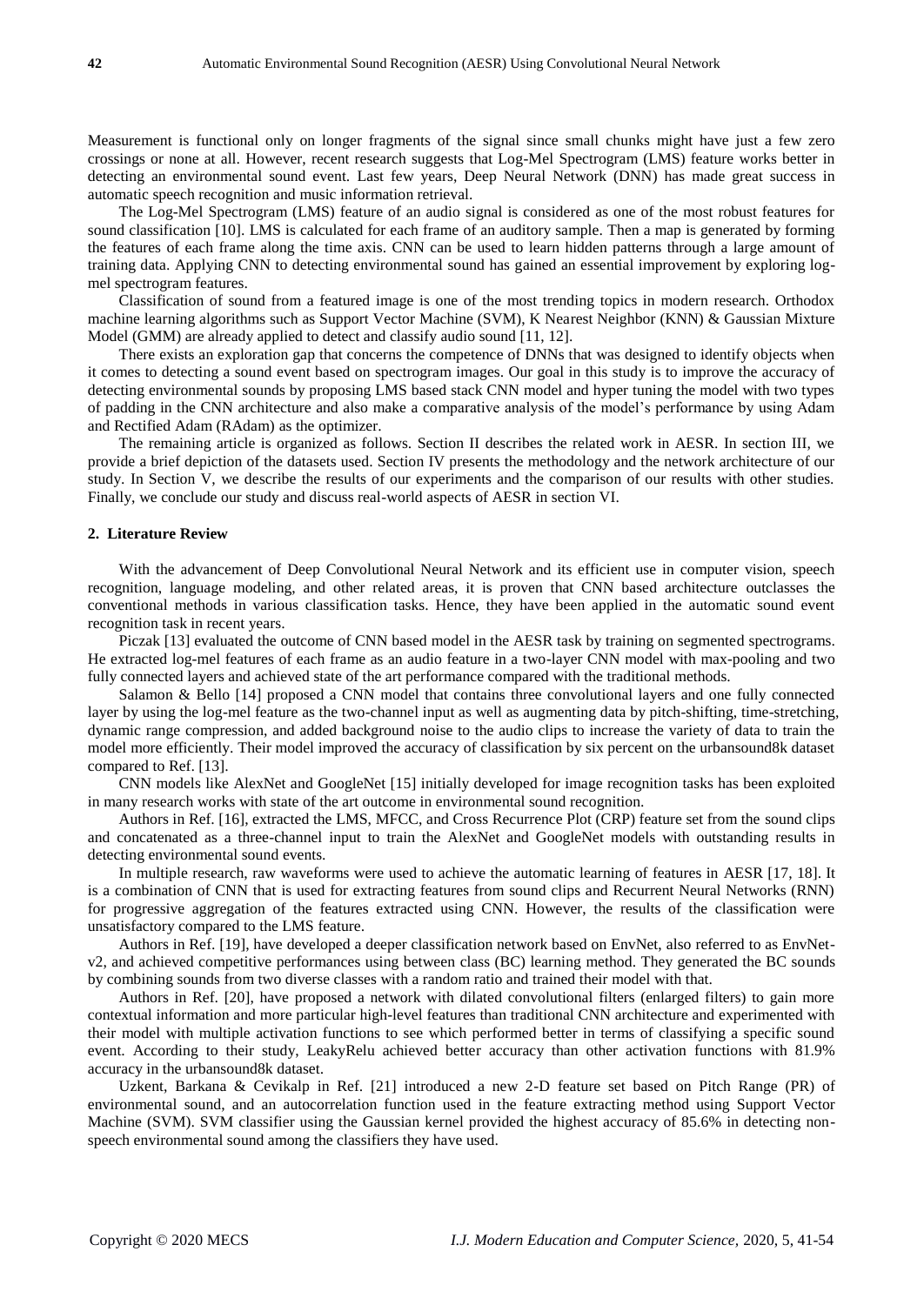Authors in Ref. [22] proposed a novel stacked CNN model which takes either raw waveform (RawNet) or log-mel (MelNet) feature as input. Using Dempster-Shafer (DS) evidence theory, they have developed an ensemble DS-CNN model by combining the previous two models for classifying environmental sound. Their MelNet model achieved 90.2% accuracy in the urbansound8k dataset, 91.4% accuracy in the ESC10 dataset, and 81.1% accuracy in the ESC50 dataset. Their RawNet model achieved 65.8% accuracy in the ESC50 dataset, 85.2% accuracy in the ESC10 dataset, and 87.7% accuracy in the urbansound8k dataset. Their Ave-CNN and Pro-CNN model achieved an accuracy of 91.6% and 91.9% in the urbansound8k dataset.

Authors in Ref. [23], have used log-mel featured based spectrogram images to train the CNN and Tensor Deep Stacking Network (TDSN) architecture. Their CNN model achieved an accuracy of 77% in the ESC10 dataset and 49% in the ESC50 dataset. Their TDSN model achieved an accuracy of 56% in the ESC10 dataset.

Authors in Ref. [24] proposed a novel robust optimization algorithm RAdam, which is a variant of the adaptive stochastic optimization algorithm, Adam. They have explored the warmup heuristic used for adaptive optimization algorithms. According to the authors, RAdam rectifies the adaptive learning rate of Adam to gain a more consistent variance.

Authors in Ref. [25] evaluated the performance of Machine Learning (ML) algorithms such as K-Nearest Neighbor (KNN), Naive Bayes (NB), Artificial Neural Network (ANN), Support Vector Machine (SVM), and Decision Tree (DT) to recognize urban sound on embedded devices concerning execution time and accuracy and they have also proposed a cascade approach to combine ML algorithms by analyzing the characteristics of embedded devices.

In this study, our objective is to progress the classification performance of the LMS based recognition of environmental sound by proposing a stacked CNN model and hyper tuning the model with two types of padding (same and valid) and also test the models' performance using two types of adaptive optimizer algorithm named Adam and Rectified Adam (RAdam).

## **3. Datasets**

In our study, we have selected three publicly available datasets for evaluation of the model, ESC-50 [26], ESC-10 [26], and UrbanSound8K [27]. We wanted to train our model in a variety of sound samples of the environment from rural country place to nature, forest, sea, and urban society activities. Most of the previous researches conducted in this topic only worked with ESC-10 and ESC-50 datasets or only with the Urbansound8k dataset. We have selected all three in order to get more data for training the model with thousands of sound events of different categories. ESC-50 dataset contains two thousand short recorded audio clips of five seconds comprising of fifty equally sized classes. It is divided into major groups of animals, human non-speech sounds, interior/domestic sounds, natural soundscapes, water sounds, and urban noises and preset into five folds for cross-validation. The dataset consists of fifty .wav files sampled at 16 kHz for fifty diverse classes.

ESC-10 is a less complicated identical subclass with ten equally sized classes (dog barking, rain, sea waves, baby crying, a clock ticking, person sneezing, helicopter, chainsaw, rooster, fire crackling) of four hundred recordings selected from the ESC-50 dataset. Though the number of audio samples in the ESC-10 dataset is minimal to use for any deep learning techniques, we wanted to evaluate our model's performance in the real dataset without any augmentation.

UrbanSound8K is a pool of 8732 small sound clips (less than 4 seconds) of different urban sound (air conditioner, car horn, playing children, dog bark, drilling, engine idling, gunshot, jackhammer, siren, street music) preset into ten folds.

## **4. Methods & Architecture**

#### *A. Experimental Setup and Workflow of the study*

We used a laptop with 16 GB RAM, an Intel Core i7-8750 CPU (8 cores @2.20 GHz), and NVIDIA GeForce GTX 1050-Ti graphics in the experiments. The PC was running Windows 10, and we have used Anaconda Python and the deep learning framework TensorFlow with Keras.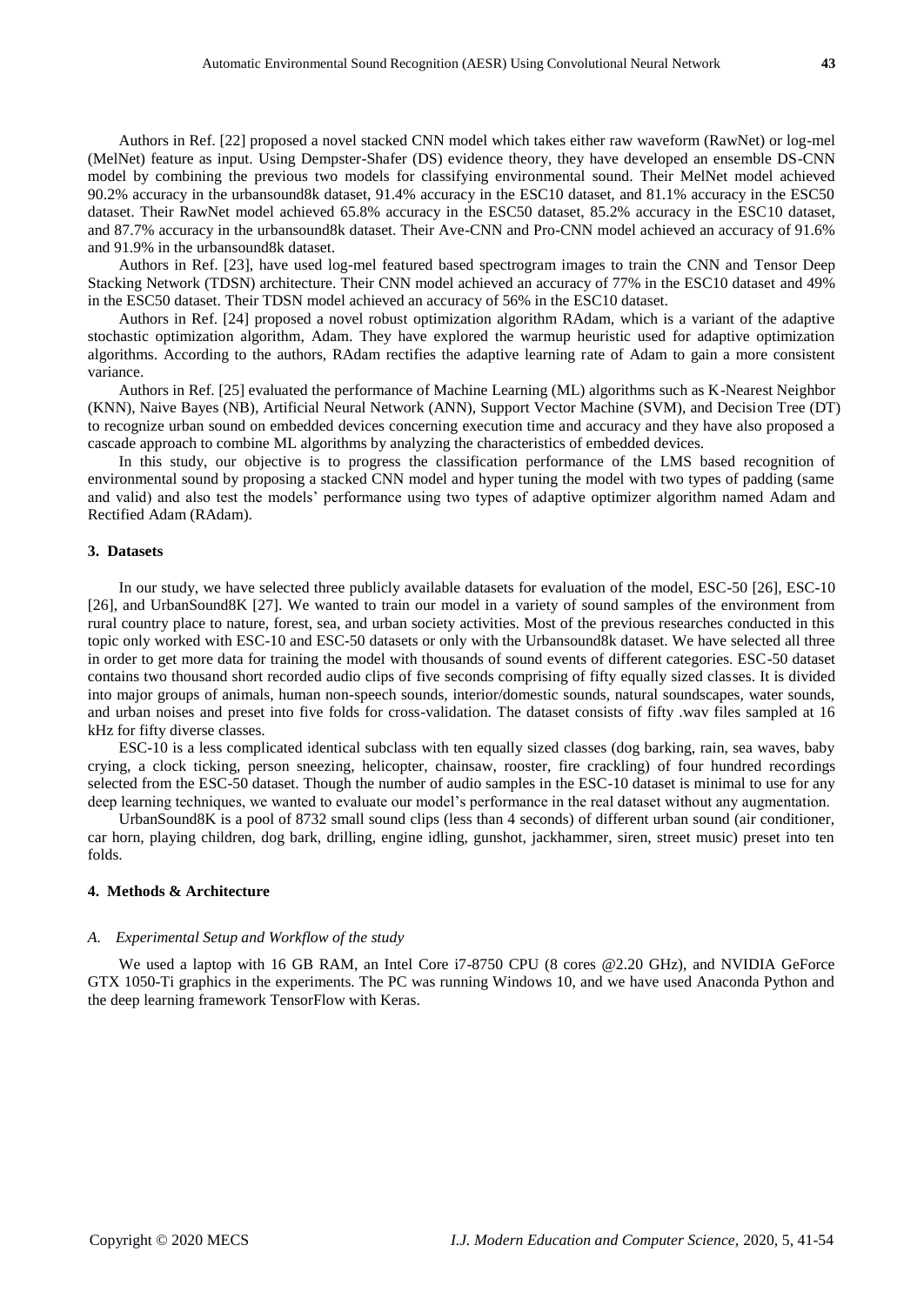

Fig.1. Basic workflow diagram of our study.

The basic workflow of our study is shown in figure 1. At first, we selected those audio clips, which were over three seconds long to generate high-level spectrogram featured images as valid data. We have used the librosa library in python to do that task for us. Then using librosa's melspectrogram feature, we generated 128x128 pixel log-mel spectrogram images by iterating through all the valid data and appended the class-ID of each data with its audio sample. It is done by dividing the frequency selection of audible sound into 128 components. It ranges from 0 to 22.05 kHz. There are 128 components across the time domain as well. It is divided into frames of 23.7 ms since each valid sound clips are over 3 seconds long. Hence, the overall input becomes a 128x128 matrix *A,* consisting of real numbers *R,* as shown in equation (1).

$$
A_i \in R^{128 \times 128} \tag{1}
$$

## *B. Network Architecture*

The following tables 1 & 2 represents the architecture of the proposed CNN model for classifying environmental sound. Spectrogram image and wave plot representation of a sound event (siren) is provided in figure2.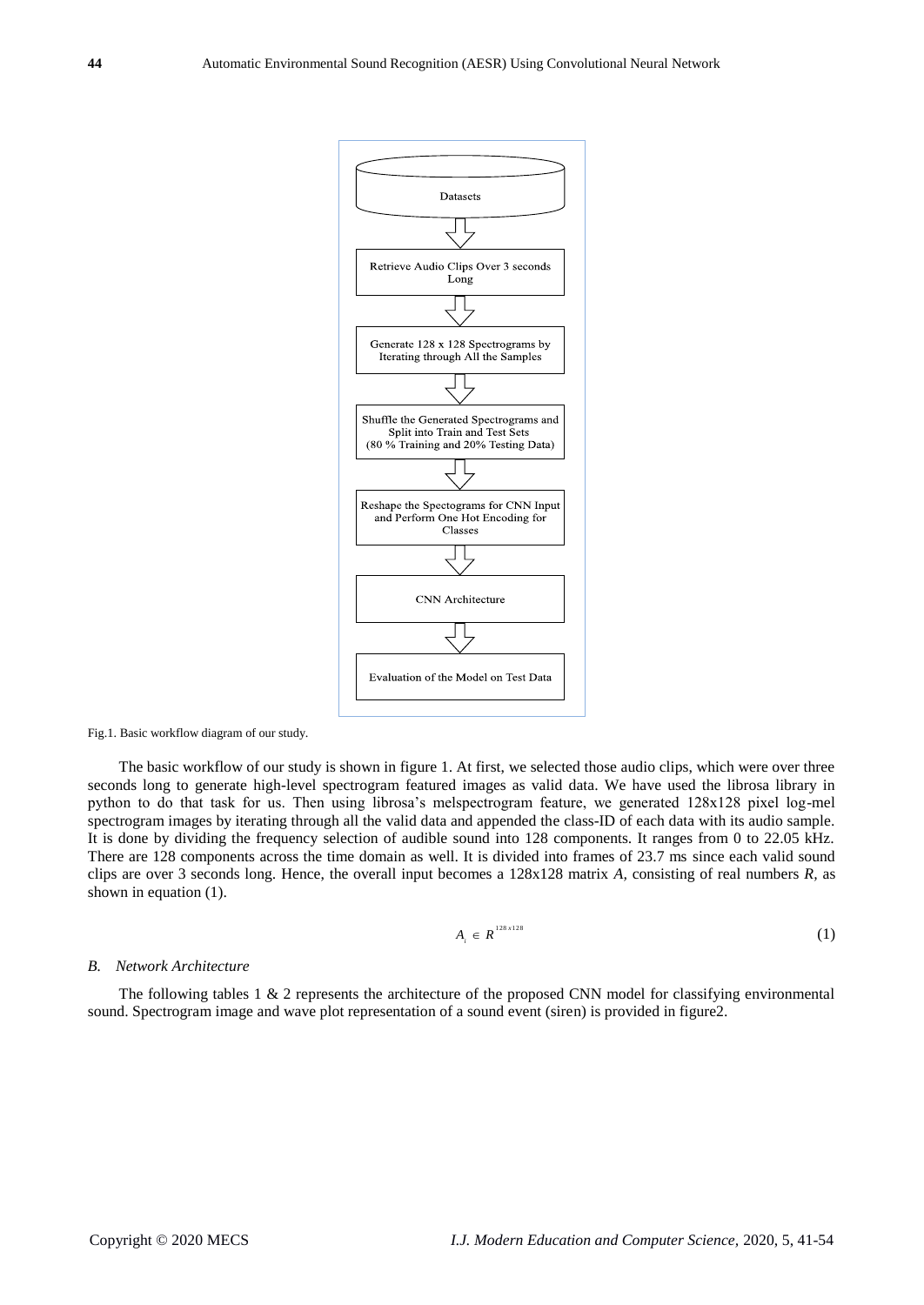Table 1. Summarization of the Proposed Architecture.

| <b>Input Shape</b>           | $(128 \times 128 \times 1)$<br>$log-mel$<br>spectrogram images. |  |
|------------------------------|-----------------------------------------------------------------|--|
| Conv2D                       | kernels<br>with<br>16<br>$3x\overline{3}$<br>a                  |  |
|                              | receptive field.                                                |  |
| Max Pooling                  | Size: $(2x2)$                                                   |  |
| Dropout                      | 0.25                                                            |  |
| Activation function          | Relu                                                            |  |
| Conv2D                       | 32<br>kernels with<br>3x3<br>a                                  |  |
|                              | receptive field.                                                |  |
| Max Pooling                  | Size: $(2x2)$                                                   |  |
| Dropout                      | 0.25                                                            |  |
| <b>Activation function</b>   | Relu                                                            |  |
| Conv2D                       | 64<br>with<br>kernels<br>3x3<br>a                               |  |
|                              | receptive field.                                                |  |
| Max Pooling                  | Size: $(2x2)$                                                   |  |
| Dropout                      | 0.25                                                            |  |
| Activation function          | Relu                                                            |  |
| Conv2D                       | 128<br>with<br>kernels<br>3x3<br>a                              |  |
|                              | receptive field.                                                |  |
| Max Pooling                  | $\overline{\text{Size}}$ : (2x2)                                |  |
| Dropout                      | 0.25                                                            |  |
| Activation function          | Relu                                                            |  |
|                              | Flatten(); Dropout: 0.5                                         |  |
| <b>Fully Connected Layer</b> | Dense $(512)$                                                   |  |
| <b>Activation function</b>   | Relu                                                            |  |
| Dropout                      | 0.6                                                             |  |
| <b>Fully Connected Layer</b> | for $ESC-10$<br>Dense(10)<br>&                                  |  |
|                              | Urbansound8K datasets and                                       |  |
|                              | Dense $(50)$<br>for<br>$ESC-50$                                 |  |
|                              | dataset.                                                        |  |
| <b>Activation function</b>   | Softmax                                                         |  |

We evaluated the model with K-fold cross-validation in all the datasets with K=5 for ESC-50 and ESC-10 datasets and K=10 for the urbansound8k dataset. We have used dropout in each layer to prevent overfitting.



Fig.2. (a) Spectrogram image of a siren, (b) wave plot of a siren.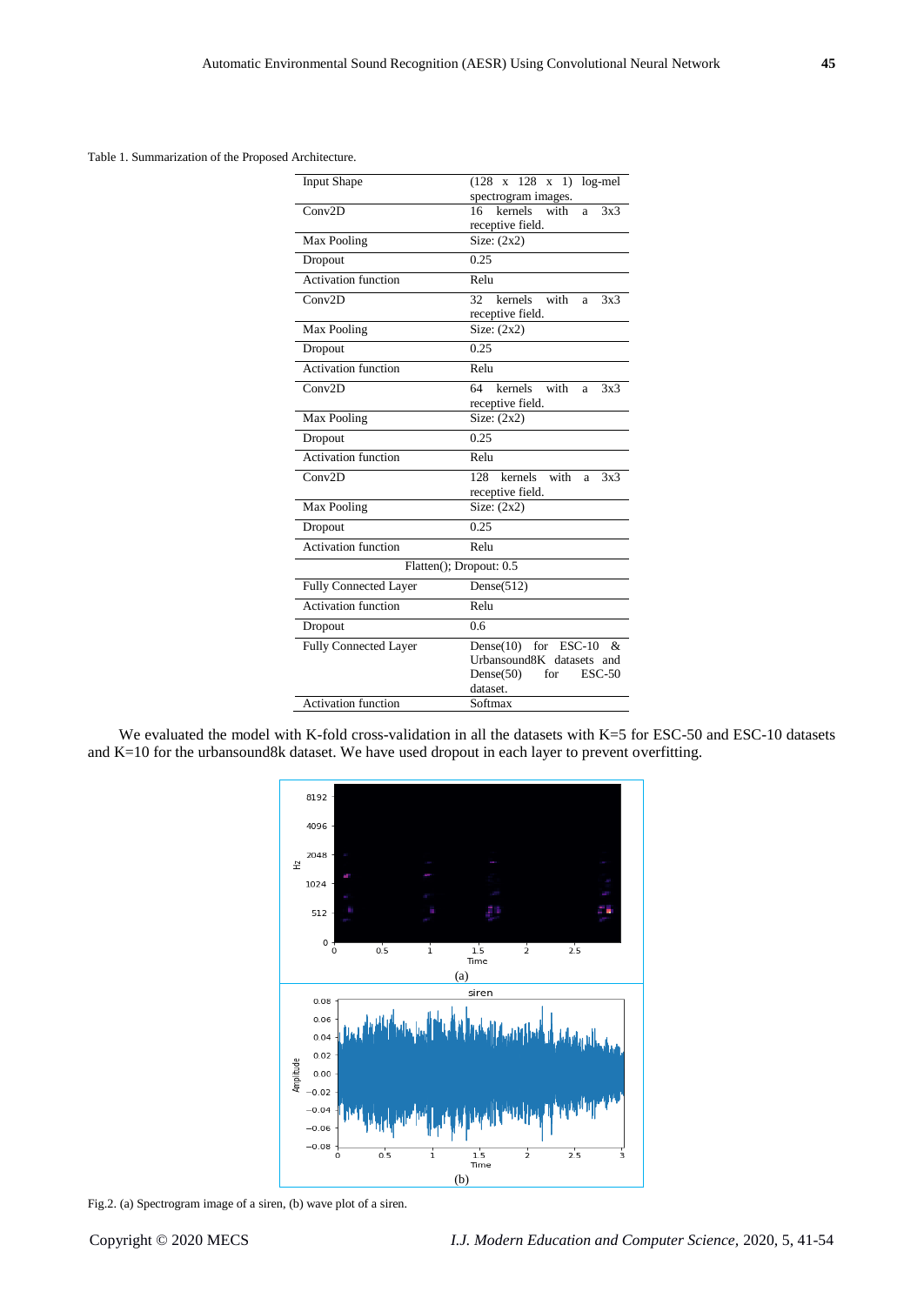| Layer (Type)                | <b>Output Shape</b>  | Number of<br><b>Parameters</b> |
|-----------------------------|----------------------|--------------------------------|
| conv2d 1 (Conv2D)           | (None, 126, 126, 16) | 160                            |
|                             |                      |                                |
| $max\_pooling2d_1$          | (None, 63, 63, 16)   | $\Omega$                       |
| (MaxPooling2D)              |                      |                                |
| dropout_1 (Dropout)         | (None, 63, 63, 16)   | 0                              |
| activation_1 (Activation)   | (None, 63, 63, 16)   | $\Omega$                       |
| conv2d_2 (Conv2D)           | (None, 63, 63, 32)   | 4640                           |
| max_pooling2d_2             | (None, 31, 31, 32)   | 0                              |
| (MaxPooling2D)              |                      |                                |
| dropout_2 (Dropout)         | (None, 31, 31, 32)   | $\theta$                       |
| activation_2 (Activation)   | (None, 31, 31, 32)   | 0                              |
| conv2d_3 (Conv2D)           | (None, 31, 31, 64)   | 18496                          |
| $max\_pooling2d_3$          | (None, 15, 15, 64)   | $\theta$                       |
| (MaxPooling2D)              |                      |                                |
| dropout_3 (Dropout)         | (None, 15, 15, 64)   | $\theta$                       |
| activation_3 (Activation)   | (None, 15, 15, 64)   | $\theta$                       |
| $conv2d$ 4 (Conv2D)         | (None, 15, 15, 128)  | 73856                          |
|                             |                      |                                |
| max_pooling2d_4             | (None, 7, 7, 128)    | $\theta$                       |
| (MaxPooling2D)              |                      |                                |
| dropout_4 (Dropout)         | (None, 7, 7, 128)    | 0                              |
| activation_4 (Activation)   | (None, 7, 7, 128)    | $\theta$                       |
| flatten_1 (Flatten)         | (None, 6272)         | $\overline{0}$                 |
| dropout_5 (Dropout)         | (None, 6272)         | $\Omega$                       |
| dense_1 (Dense)             | (None, 512)          | 3211776                        |
| activation_5 (Activation)   | (None, 512)          | $\Omega$                       |
| dropout_6 (Dropout)         | (None, 512)          | 0                              |
| dense_2 (Dense)             | (None, 10)           | 5130                           |
| activation_6 (Activation)   | (None, 10)           | $\theta$                       |
| Total params: 3,314,058     |                      |                                |
| Trainable params: 3,314,058 |                      |                                |
| Non-trainable params: 0     |                      |                                |

Table 2. The architecture shape and number of parameters of the proposed six layers stack CNN model.

## **5. Result Analysis**

# *A. Model's performance in the datasets:*

Two types of padding (same and valid) were used in the convolutional layer. We tested the model on both Adam and RAdam optimizer. In our experiment in recognizing environmental sound from log-scaled mel spectrogram featured images, Adam optimizer performed better than Rectified Adam (RAdam) optimizer in terms of correctly classifying sound events. The batch size was set at 32 when fitting the model. In every training of our model, we noticed that though RAdam showed robust characteristics in its heuristics to obtain a more stable variance, its accuracy in detecting sound was lesser than Adam optimizer in every training.

Table 3. Performance chart of the model in the Urbansound8k dataset.

| Padding | Optimizer    | Accuracy | No. of epochs |
|---------|--------------|----------|---------------|
| Same    | Adam         | 92.9%    |               |
| Valid   | Adam         | 89%      | 220           |
| Same    | <b>RAdam</b> | 82.5%    |               |
| Valid   | <b>RAdam</b> | 77%      |               |

Table 4. Performance chart of the model in the ESC-10 dataset.

| Padding | Optimizer    | <b>Accuracy</b> | No. of epochs |
|---------|--------------|-----------------|---------------|
| Same    | Adam         | 91.7%           |               |
| Valid   | Adam         | 81%             | 1000          |
| Same    | RAdam        | 32.2%           |               |
| Valid   | <b>RAdam</b> | 75%             |               |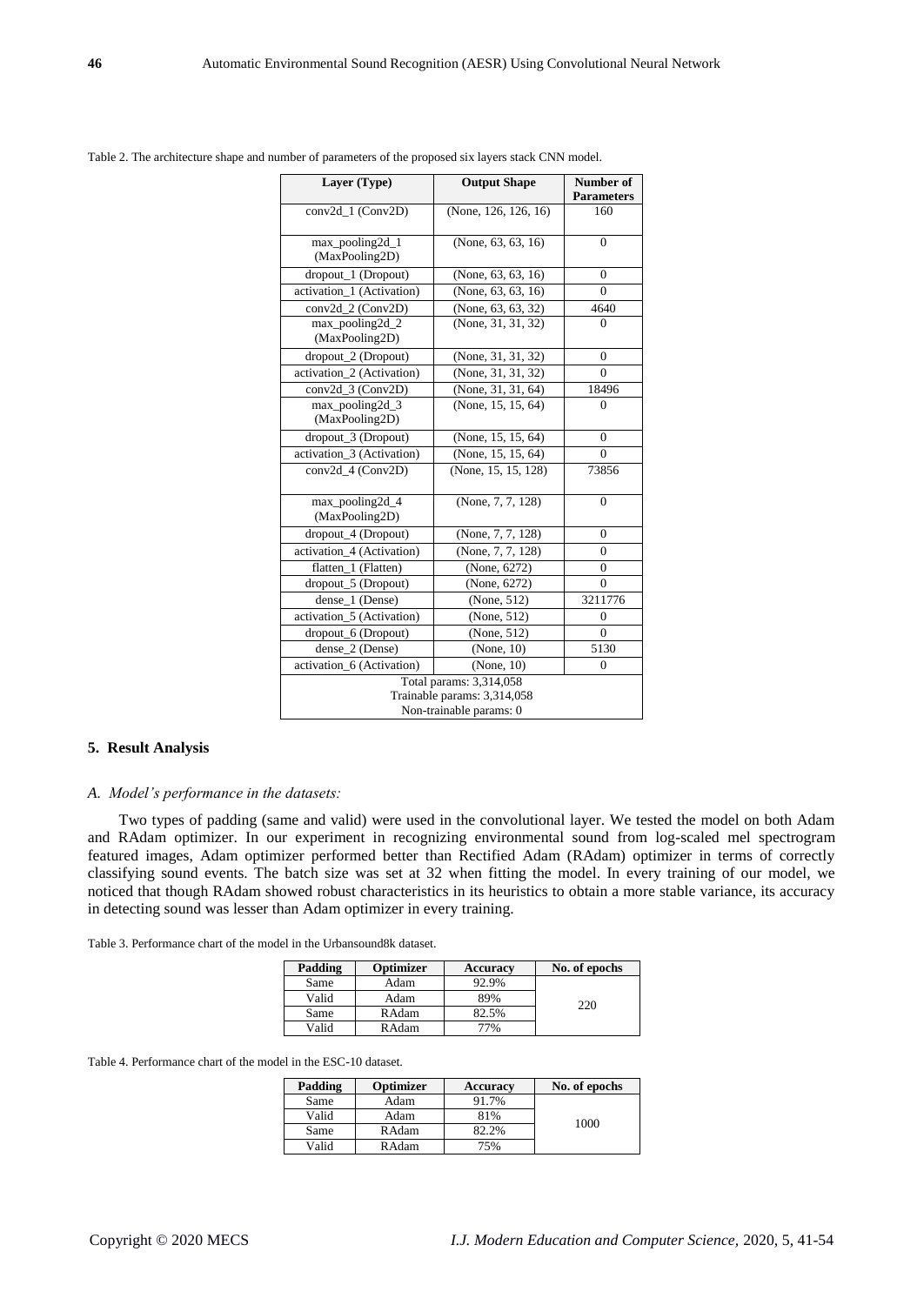Table 5. Performance chart of the model in the ESC-50 dataset.

| Padding | Optimizer    | <b>Accuracy</b> | No. of epochs |
|---------|--------------|-----------------|---------------|
| Same    | Adam         | 65.8%           |               |
| Valid   | Adam         | 57%             | 1000          |
| Same    | RAdam        | 44%             |               |
| Valid   | <b>RAdam</b> | 33%             |               |

From our study, we find that the accuracy of the model decreased significantly when valid padding was used in the architecture. The validation accuracy curve in each training of the experiment with the highest accuracy in both optimizers shown in tables 3-5 is presented in figure no. 3 to figure no. 8.



Fig.3. Training accuracy vs. Validation accuracy curve of the model in the urbansound8k dataset with Adam optimizer and the same padding in the convolution layer with a validation accuracy of 92.9%.



Fig.4. Training accuracy vs. Validation accuracy curve of the model in the urbansound8k dataset with Rectified Adam optimizer and same padding in the convolution layer with a validation accuracy of 82.5%.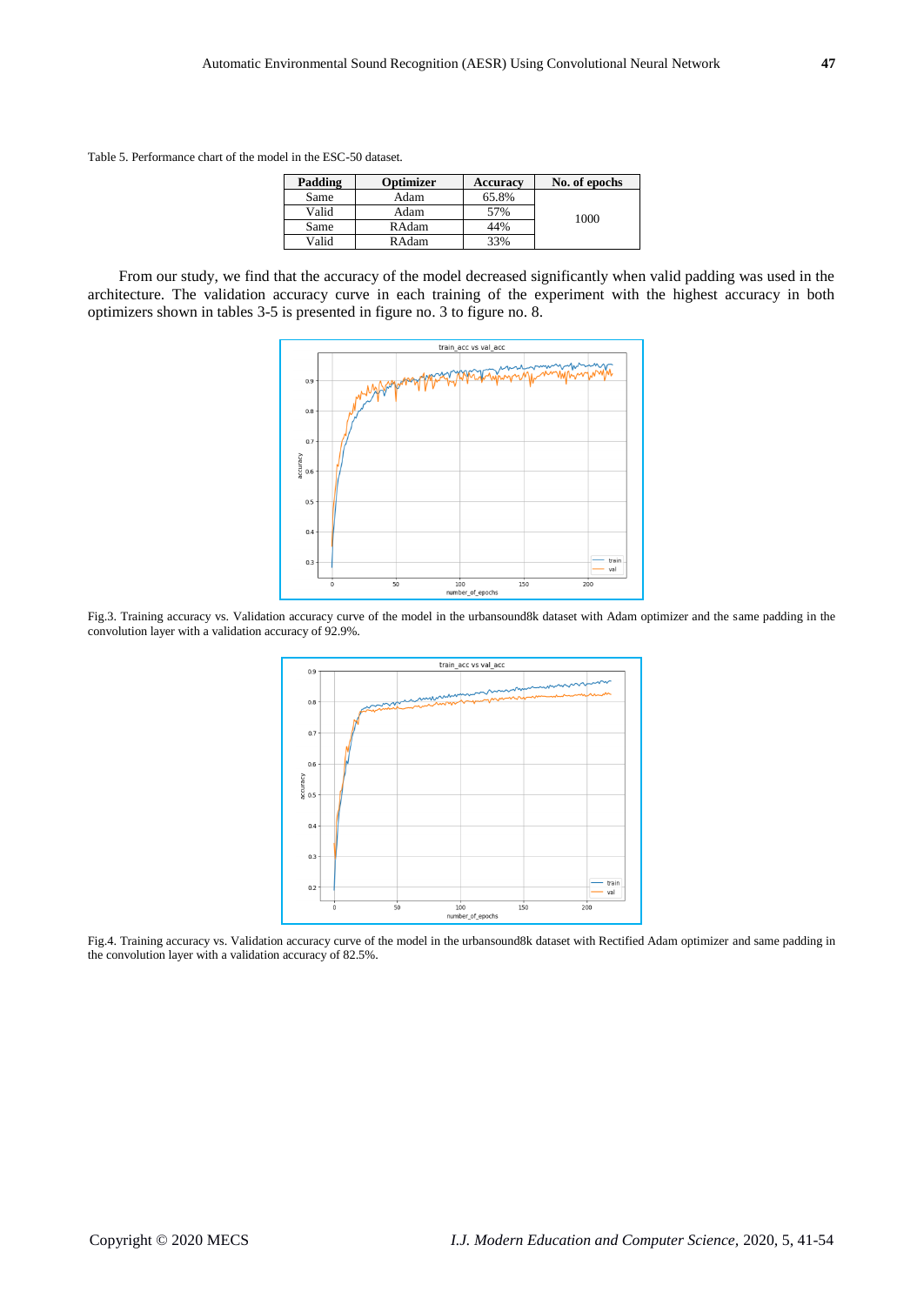

Fig.5. Training accuracy vs. Validation accuracy curve of the model in the ESC-10 dataset with Adam optimizer and the same padding in the convolution layer with a validation accuracy of 91.7%.



Fig.6. Training accuracy vs. Validation accuracy curve of the model in the ESC-10 dataset with Rectified Adam optimizer and same padding in the convolution layer with a validation accuracy of 82.2%.



Fig.7. Training accuracy vs. Validation accuracy curve of the model in the ESC-50 dataset with Adam optimizer and the same padding in the convolution layer with a validation accuracy of 65.8%.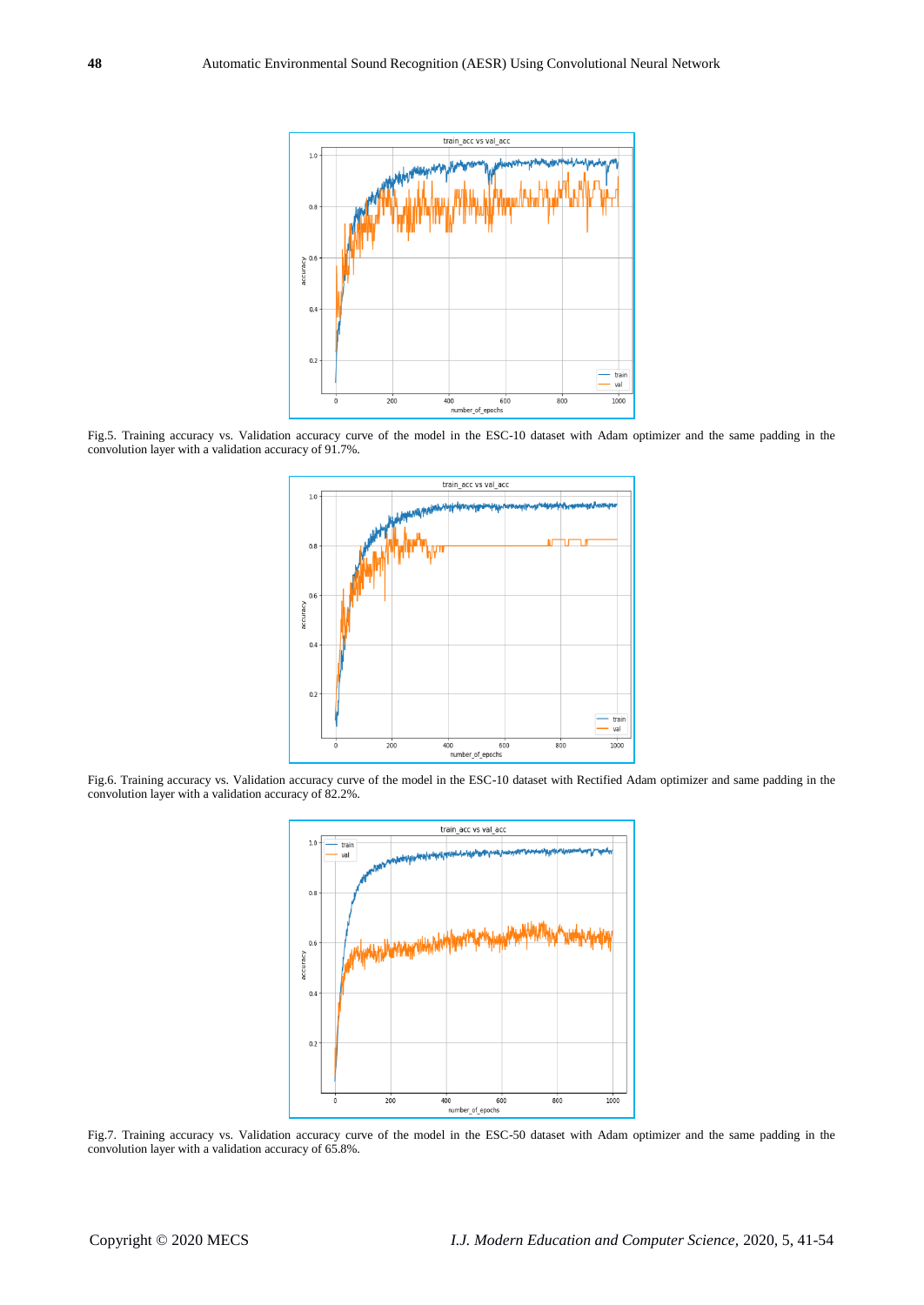

Fig.8. Training accuracy vs. Validation accuracy curve of the model in the ESC-50 dataset with Rectified Adam optimizer and same padding in the convolution layer with a validation accuracy of 44%.

The normalized confusion matrixes of the model in Urbansound8k, ESC-50, and ESC-10 datasets, respectively, are presented in figures 9 to 11. The confusion matrix is a summary of the prediction results on a classification problem. Diagonal elements of each matrix show the validation accuracy of predicting the environmental sound of specific sound events or classes.

Table 6. Functional chart of a confusion matrix

|                    |               | <b>Predicted Data</b> |               |
|--------------------|---------------|-----------------------|---------------|
|                    |               | (Positive: P)         | (Negative: N) |
|                    | (Positive: P) | TP                    | <b>FN</b>     |
| <b>Actual Data</b> | (Negative: N) | FP                    | TN            |

We can calculate the accuracy of the proposed CNN model as the number of all accurate predictions divided by the total number of valid data presented the dataset using equation (2).

$$
Accuracy = \frac{TP + TN}{TP + FP + FN + TN}
$$
 (2)

Here,  $TP = True$  Positive event prediction,  $TN = True$  Negative event prediction,  $FP = False$  Positive event prediction, and  $FN$  = False Negative event prediction.

Validation Accuracy on Urbansound8k dataset from figure 9:

$$
Accuracy = \frac{(.87 + .95 + .91 + 1 + .94 + 1 + .89 + .86 + .9 + .97)}{10} * 100\% \ Accuracy = 92.9\%
$$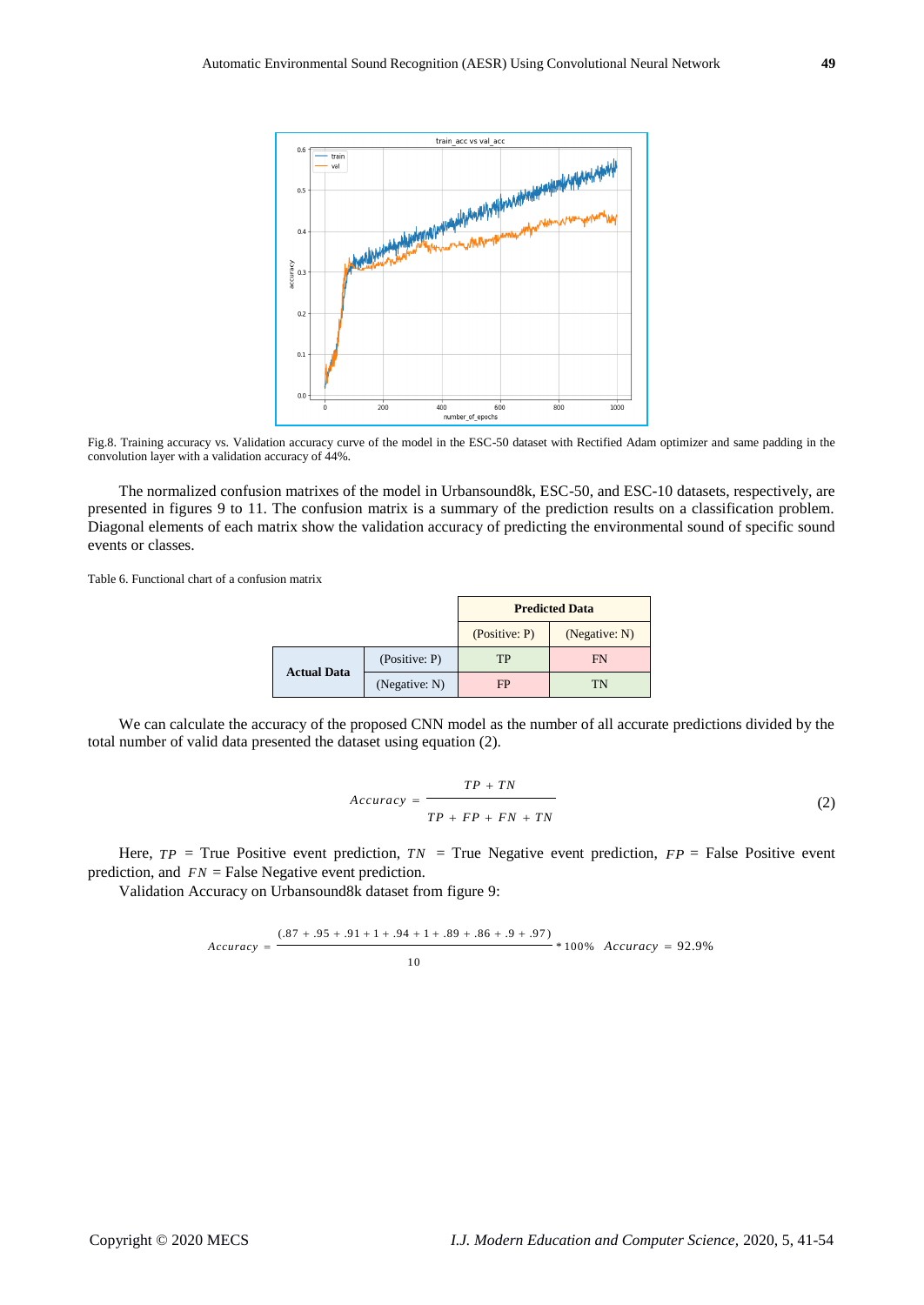

Fig.9. Class-wise normalized confusion matrix of the model in the **urbansound8k** dataset with Adam optimizer and padding (same) in the convolution layer with a validation accuracy of **92.9%**. Here, labels, 0=Air conditioner, 1=Car horn, 2= Children playing, 3=Dog bark, 4=Drilling, 5=Engine idling, 6=Gun shot, 7=Jackhammer, 8=Siren, and 9=Street music [dataset: Urbansoound8k].

Validation accuracy in ESC-10 dataset from figure 10,

$$
Accuracy = \frac{(1+1+1+0.67+1+0.5+1+1+1+1)}{10} * 100\%
$$
  
Accuracy = 91.7%



Fig.10. Class-wise normalized confusion matrix of the model in the **ESC-10** dataset with Adam optimizer and padding (same) in the convolution layer with a validation accuracy of 91.7%. Here, labels, 0=dog, 1=rooster, 2=rain, 3=sea waves, 4=crackling fire, 5=crying baby, 6=sneezing, 7=clock tick, 8=helicopter, and 9=chainsaw [dataset: ESC10]. The model correctly predicts the sound of dog, rooster, rain, crackling fire, sneezing, clock tick, the helicopter, and chainsaw with 100% accuracy.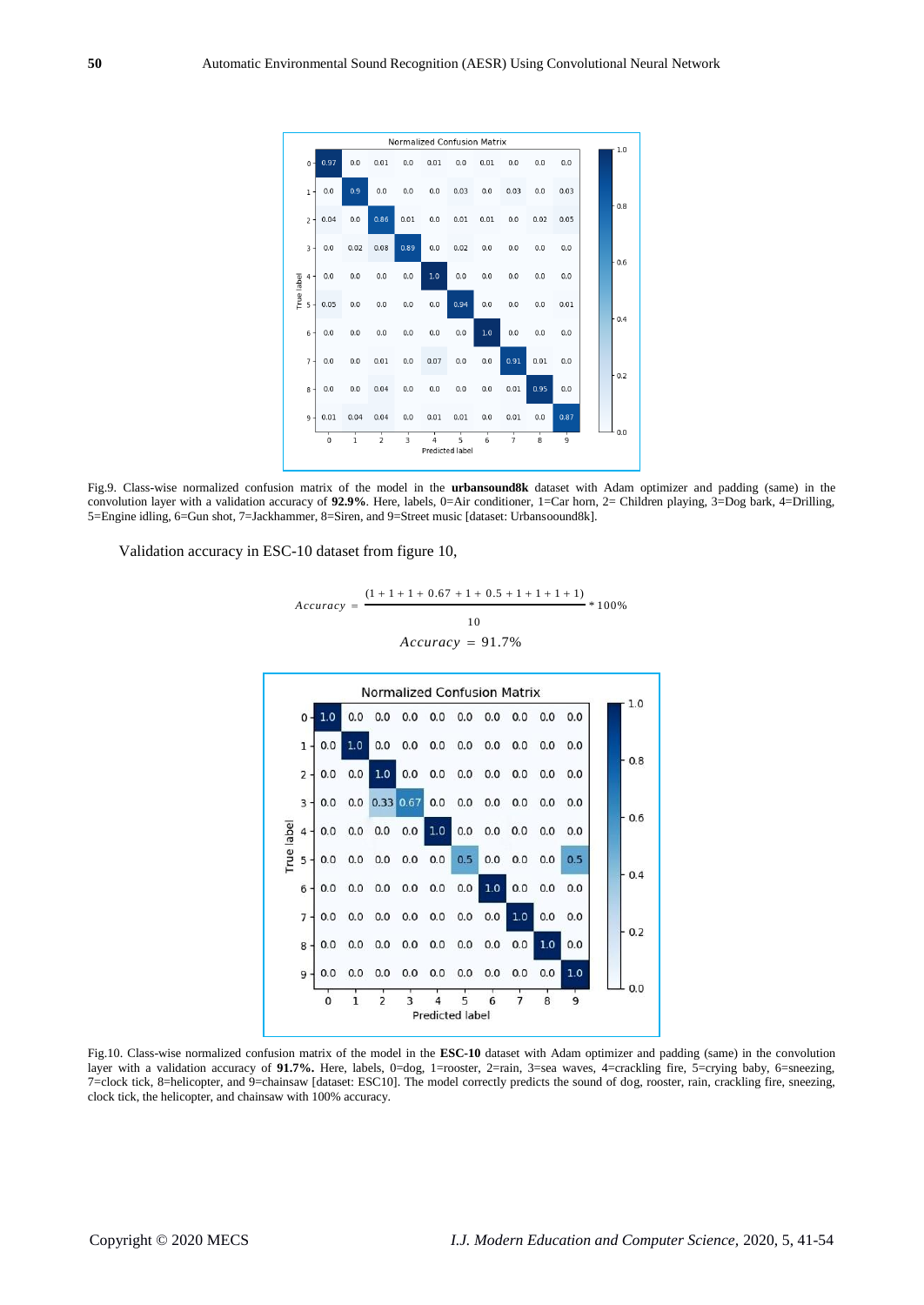

Fig.11.Class-wise normalized confusion matrix of the model in the ESC-50 dataset with Adam optimizer and padding (same) in the convolution layer with a validation accuracy of 65.8% [dataset: **ESC-50**]. The model correctly classifies label 0=cow, 4=frog, 5=cat, 7=insects, 9=crow, 10=rain, 13=crickets, 18=toilet flush, 19=thunderstorm, 22=clapping, 37=clock alarm, 38=clock tick, 39=glass breaking, 41=chainsaw and 46=church bells sound with 100% accuracy. It classifies label 1=rooster, 34=can opening, 36= vacuum cleaner, and 11=sea waves sound between 67% to 80% accuracy. The classification accuracy of the rest of the classes was between 25% to 50%. The model somehow failed to predict the sound of crying baby and dog and gets confused with water drop, sheep, and sneezing in the ESC-50 dataset.

## *B. Comparison of our model with other baseline models*

In tables 7, 8, 9, we have compared our result with other states of the art neural network models. In the Urbansound 8k dataset, our approach yields the best accuracy of 92.9%. In the ESC 10 and ESC 50 dataset, our accuracy is 91.7% and 65.8%, respectively.

Table 7. Comparison of classification accuracy with other baseline models on the Urbansound8k dataset. Bold mark with green background indicates our result.

| <b>Model</b>        | <b>Feature</b>                     | Accuracy |
|---------------------|------------------------------------|----------|
| Piczak [13]         | Log-mel                            | 73.7%    |
| Salamon [14]        | Log-mel                            | 79%      |
| AlexNet [15]        | Log-mel                            | 92%      |
| Boddapati [16]      | MFCC+CRP+Spectrogram               | 93%      |
| Dai [18]            | Raw waveform                       | 71.68%   |
| Zhang $[20]$        | Log-mel                            | 81.9%    |
| MelNet [22]         | Log-mel                            | 90.2%    |
| RawNet [22]         | Raw waveform                       | 87.7%    |
| <b>DS-CNN [22]</b>  | Combine (DS evidence)              | 92.2%    |
| Ave-CNN $[22]$      | Combine (Average)                  | 91.6%    |
| Pro-CNN [22]        | Combine (Product of probabilities) | 91.9%    |
| <b>Our Approach</b> | Log-mel                            | 92.9%    |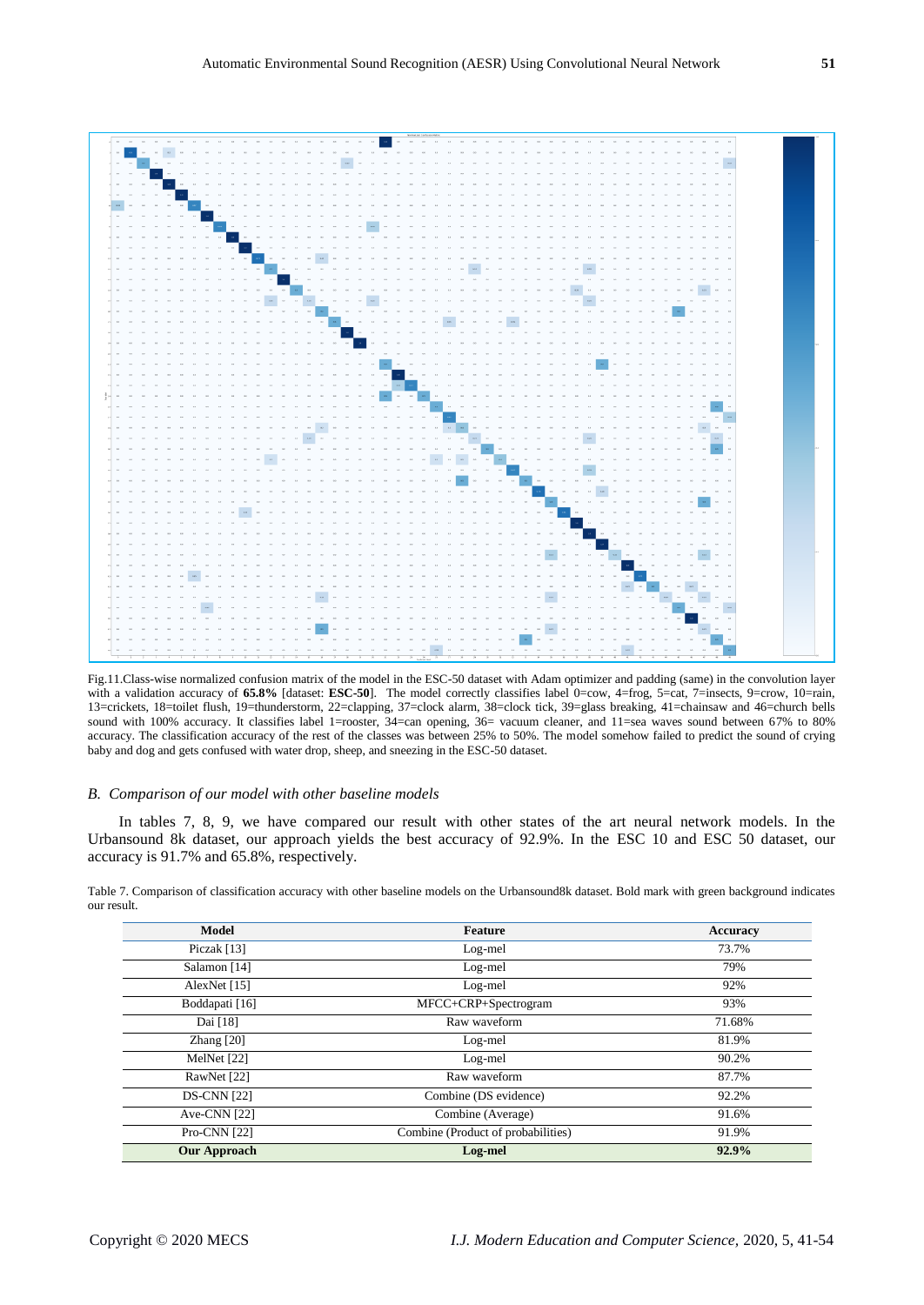Table 8. Comparison of classification accuracy with other baseline models on the ESC-10 dataset. Bold mark with green background indicates our result.

| <b>Model</b>        | Feature      | Accuracy |
|---------------------|--------------|----------|
| Piczak $[13]$       | Log-mel      | 81.5%    |
| RawNet [22]         | Raw waveform | 85.2%    |
| Khamparia [23]      | Log-mel      | 77%      |
| <b>Our Approach</b> | Log-mel      | 91.7%    |

Table 9. Comparison of classification accuracy with other baseline models on the ESC-50 dataset. Bold mark with green background indicates our result

| <b>Model</b>        | Feature      | Accuracy |
|---------------------|--------------|----------|
| EnvNet $[10]$       | Raw waveform | 64%      |
| Piczak [13]         | Log-mel      | 64.5%    |
| RawNet [22]         | Raw waveform | 65.7%    |
| Khamparia [23]      | Log-mel      | 53%      |
| <b>Our Approach</b> | Log-mel      | 65.8%    |

#### **6. Conclusion**

In our paper, we have projected an intelligent stack CNN model to recognize environmental sound events that is one of the less explored areas in the present research field. We used the Log-Mel (LM) spectrogram as the primary feature and generated LM-spectrogram images for each valid sound clip in the evaluated datasets. We have used three public datasets, Urbansound8k, ESC-50, and ESC-10, to assess the classification performance of the model. We performed multiple hyper tuning of the model with different dropout rates, different types of padding in the convolution layer, changing the max-pooling layer size as well as tuning with multiple stride steps to see which combination provides the best accuracy in recognizing environmental sound efficiently. We evaluated the model with Adam optimizer and Rectified Adam optimizer. Though Rectified Adam optimizer has a better warmup heuristic to achieve the highest accuracy in a shorter number of epochs standard Adam optimizer performed better in terms of providing better classification accuracy. Our model outperformed multiple baseline models in the automatic environmental sound reorganization task with an accuracy of 92.9% in the Urbansound8k, 91.7% in the ESC-10, and 65.8% in the ESC-50 datasets. However, trainable parameters of 3.3M provide a greater computation complexity and more significant memory. In the future, we will put our sight to increase the classification accuracy of the model, even more, to recognize more detailed sound samples with varying frequency and signal to noise ratio as well as dropping the computational cost of the model. This system can be applied as a hearing aid for different environment settings and could open the door for multiple practical applications used on embedded systems for commercial purposes.

## **Acknowledgment**

The authors would like to acknowledge the anonymous reviewers for their valued recommendations. The authors did not receive any kind of grant for this study to be carried out.

## **References**

- [1] A. Rabaoui, M. Davy, S. Rossignol, N. Ellouze, "Using one-class SVMs and wavelets for audio surveillance," IEEE Transactions on information forensics and security 3 (4), 763–775, 2008.
- [2] M. V. Ghiurcau, C. Rusu, R. C., Bilcu, J. Astola, "Audio based solutions for detecting intruders in wild areas," Signal Processing 92 (3), 829–840, 2012.
- [3] J.-C. Wang, H.-P. Lee, J.-F. Wang, and C.-B. Lin, "Robust Environmental Sound Recognition for Home Automation," IEEE Transactions on Automation Science and Engineering, vol. 5, no. 1, pp. 25–31, Jan. 2008.
- [4] Mydlarz, C.; Salamon, J.; Bello, J.P. "The implementation of low-cost urban acoustic monitoring devices," in Appl. Acoust. 2016, 117, 207–218.
- [5] H. Zhang, I. McLoughlin, and Y. Song, "Robust sound event recognition using convolutional neural networks," in 2015 IEEE International Conference on Acoustics, Speech and Signal Processing (ICASSP), Brisbane, QLD, 2015, pp. 559-563.
- [6] O. Gencoglu, T. Virtanen and H. Huttunen, "Recognition of acoustic events using deep neural networks," in 2014 22nd European Signal Processing Conference (EUSIPCO), Lisbon, 2014, pp. 506-510.
- [7] S. Chachada and C. -. J. Kuo, "Environmental sound recognition: A survey," in 2013 Asia-Pacific Signal and Information Processing Association Annual Summit and Conference, Kaohsiung, 2013, pp. 1-9.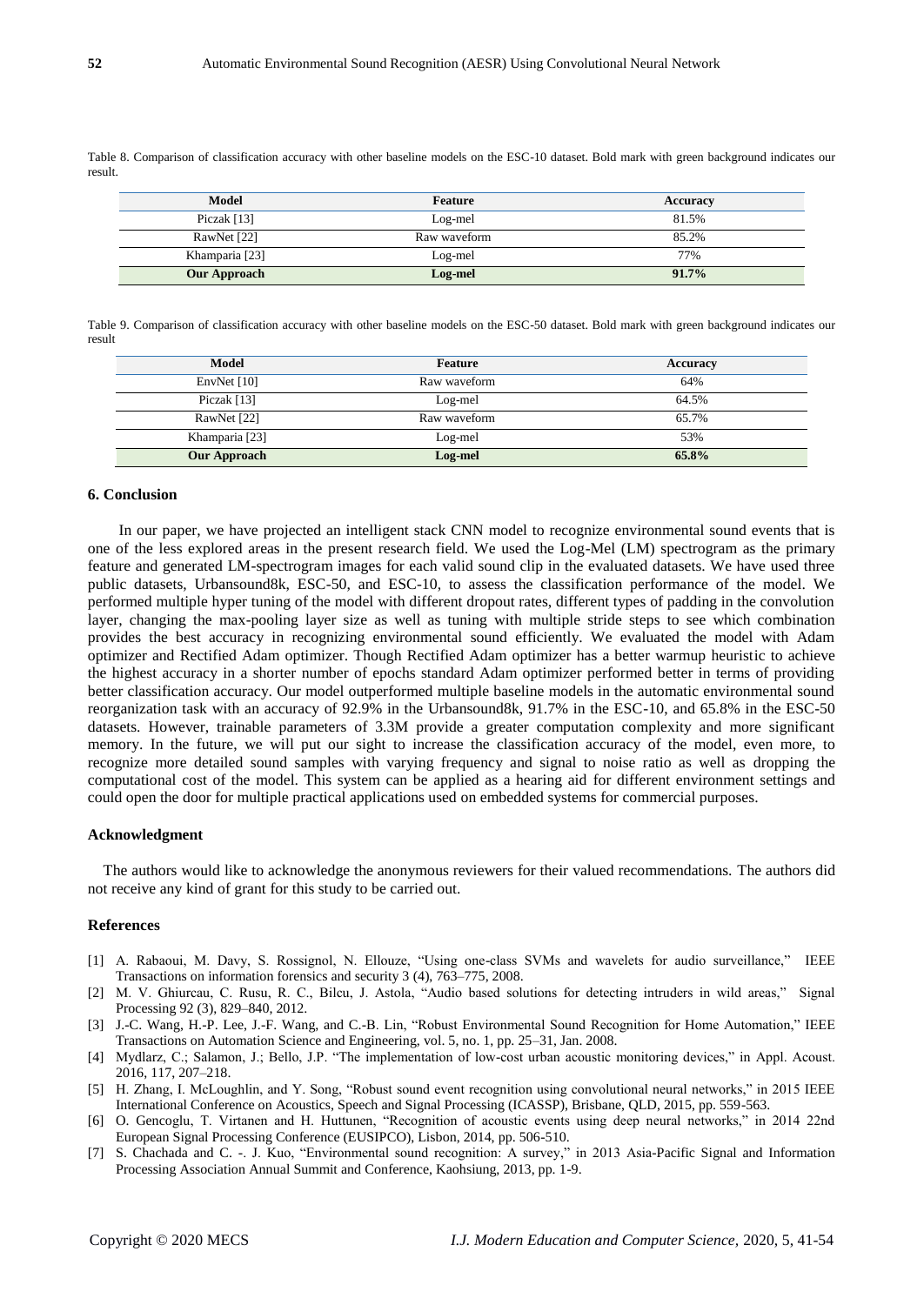- [8] K. Yao, J. Yang, X. Zhang, C. Zheng and X. Zeng, "Robust Deep Feature Extraction Method for Acoustic Scene Classification," in 2019 IEEE 19th International Conference on Communication Technology (ICCT), Xi'an, China, 2019, pp. 198-202.
- [9] E. R. Swedia, A. B. Mutiara, M. Subali, and Ernastuti, "Deep Learning Long-Short Term Memory (LSTM) for Indonesian Speech Digit Recognition using LPC and MFCC Feature," in 2018 Third International Conference on Informatics and Computing (ICIC), Palembang, Indonesia, 2018, pp. 1-5.
- [10] Tokozume, Yuji, and T. Harada. "Learning environmental sounds with end-to-end convolutional neural network," 2017 IEEE International Conference on Acoustics, Speech, and Signal Processing (ICASSP), pp. 2721-2725. IEEE, 2017.
- [11] D. Barchiesi, D. Giannoulis, D. Stowell and M. D. Plumbley, "Acoustic Scene Classification: Classifying environments from the sounds they produce," in IEEE Signal Processing Magazine, vol. 32, no. 3, pp. 16-34, May 2015.
- [12] Theodorou, T. Mporas, I. Fakotakis, N, "Automatic Sound Recognition of Urban Environment Events," Springer International Publishing: Berlin/Heidelberg, Germany, 2015; pp. 129–136
- [13] K. J. Piczak, "Environmental sound classification with convolutional neural networks," 2015 IEEE 25th International Workshop on Machine Learning for Signal Processing (MLSP), Boston, MA, 2015, pp. 1-6.
- [14] Salamon and J. P. Bello, "Deep Convolutional Neural Networks and Data Augmentation for Environmental Sound Classification," IEEE Signal Processing Letters, vol. 24, no. 3, pp. 279-283, March 2017.
- [15] C. Szegedy et al., "Going deeper with convolutions," 2015 IEEE Conference on Computer Vision and Pattern Recognition (CVPR), Boston, MA, 2015, pp. 1-9.
- [16] Boddapati, Venkatesh, Andrej Petef, Jim Rasmusson, and Lars Lundberg, "Classifying environmental sounds using image recognition networks," Procedia computer science 112 (2017): 2048-2056.
- [17] J. Sang, S. Park and J. Lee, "Convolutional Recurrent Neural Networks for Urban Sound Classification Using Raw Waveforms," 2018 26th European Signal Processing Conference (EUSIPCO), Rome, 2018, pp. 2444-2448.
- [18] Dai, W. Dai, C. Qu, S. Li, J. Das, S. "Very deep convolutional neural networks for raw waveforms," Proceedings of the 2017 IEEE International Conference on Acoustics, Speech and Signal Processing (ICASSP), New Orleans, LA, USA, 5–9 March 2017; pp. 421–425.
- [19] Tokozume, Y., Ushiku, Y., Harada, T. "Learning from between-class examples for deep sound recognition," arXiv preprint arXiv: 1711.10282 (2018).
- [20] X. Zhang, Y. Zou and W. Shi, "Dilated convolution neural network with LeakyReLU for environmental sound classification," 2017 22nd International Conference on Digital Signal Processing (DSP), London, 2017, pp. 1-5.
- [21] Uzkent, Burak, Buket D. Barkana, and Hakan Cevikalp, "Non-speech environmental sound classification using SVMs with a new set of features," International Journal of Innovative Computing, Information and Control 8, no. 5 (2012): 3511-3524.
- [22] Li, Shaobo, Yong Yao, Jie Hu, Guokai Liu, Xuemei Yao, and Jianjun Hu. "An ensemble stacked convolutional neural network model for environmental event sound recognition." Applied Sciences 8, no. 7 (2018): 1152.
- [23] A. Khamparia, D. Gupta, N. G. Nguyen, A. Khanna, B. Pandey and P. Tiwari, "Sound Classification Using Convolutional Neural Network and Tensor Deep Stacking Network," IEEE Access, vol. 7, pp. 7717-7727, 2019.
- [24] L. Liu, H. Jiang, P. He, W. Chen, X. Liu, J. Gao, J. Han, "On The Variance of the adaptive learning rate and beyond," arXiv:1908.03265v2 [cs.LG] 10 Mar 2020.
- [25] da Silva, Bruno, Axel W Happi, An Braeken, and Abdellah Touhafi. "Evaluation of Classical Machine Learning Techniques towards Urban Sound Recognition on Embedded Systems." Applied Sciences 9, no. 18 (2019): 3885.
- [26] Piczak, Karol J. "ESC: Dataset for environmental sound classification." Proceedings of the 23rd ACM international conference on Multimedia, pp. 1015-1018. 2015.
- [27] Salamon, Justin, Christopher Jacoby, and Juan Pablo Bello. "A dataset and taxonomy for urban sound research." Proceedings of the 22nd ACM international conference on Multimedia, pp. 1041-1044. 2014.

#### **Authors' Profiles**



**Md. Rayhan Ahmed** is currently serving as a Senior Lecturer in the Department of Computer Science and Engineering at Stamford University Bangladesh. He received his Bachelor of Science degree from Ahsanullah University of Science and Technology (AUST) in 2014. He is pursuing his Master of Science degree at United International University (UIU), Bangladesh. His research interest is Machine Learning, Artificial Intelligence, Deep Learning, Computer Vision, Data Science, Implementation of the Internet of Things (IoT) in real-world applications, and development of the android application.



**Md. Towhidul Islam Robin** is currently serving as a Senior Lecturer in the Department of Computer Science and Engineering at Stamford University Bangladesh (SUB). He received his Bachelor of Science degree from Ahsanullah University of Science and Technology (AUST) in 2015. He is currently pursuing a Master of Science Degree in Computer Science and Engineering (CSE) from United International University (UIU), Dhaka, Bangladesh. His research interest lies within Machine Learning, Data Mining, Natural Language Processing (NLP), and the Internet of Things.